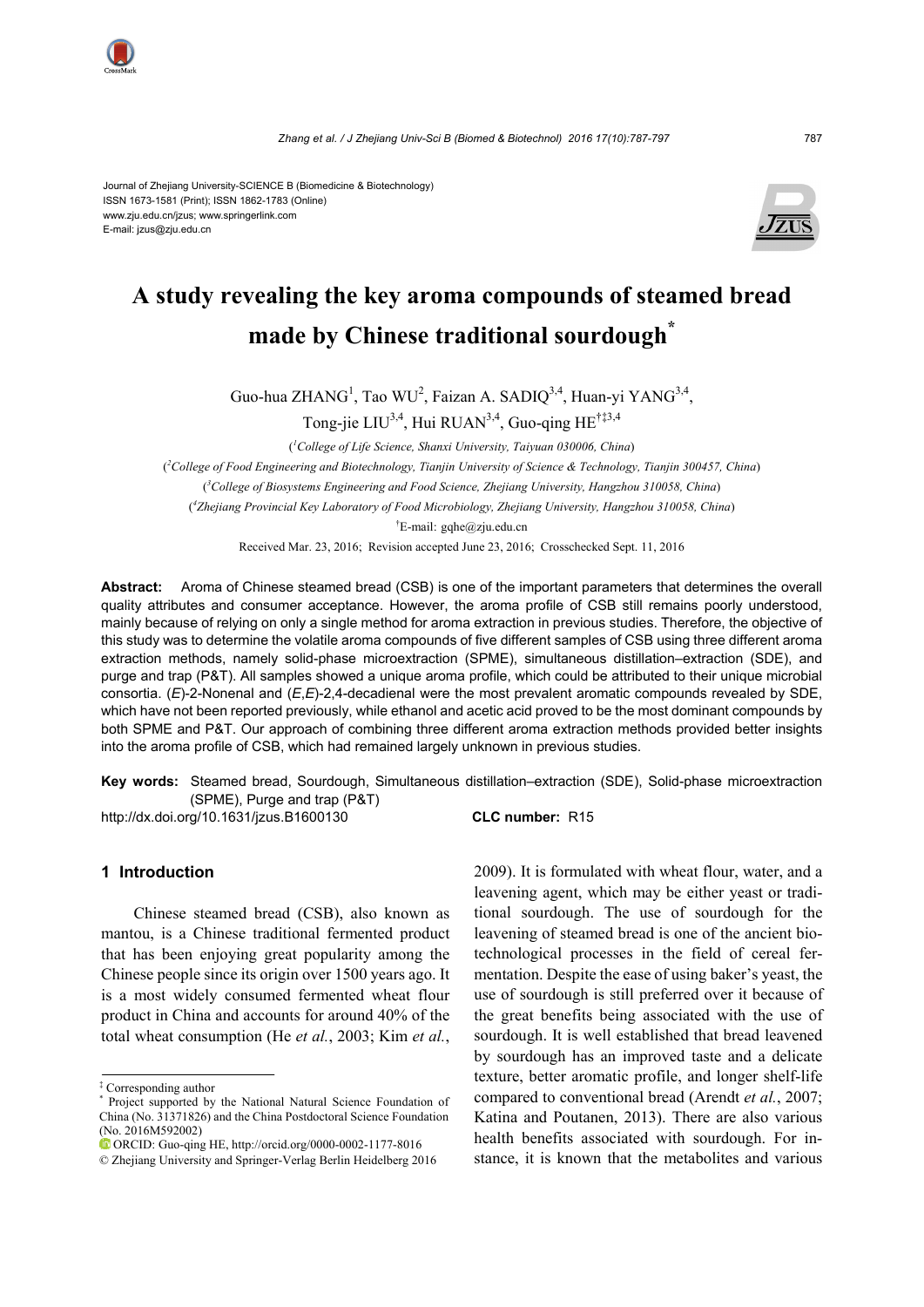enzymes produced by lactic acid bacteria (LAB) during sourdough-based fermentation help to reduce postprandial hyperglycemia and phytate lever (Galle and Arendt, 2014), and, on the other hand, increase mineral bioavailability and exopolysaccharide production with prebiotic activity (Arendt *et al.*, 2007).

The role of microbes in conferring aromatic properties to fermented cereal products is well known (Salim-ur-Rehman *et al.*, 2006) and the complex microbial ecology of Chinese traditional sourdough has been studied in detail by us (Zhang and He, 2013; Zhang *et al.*, 2015) and other researchers (Luangsakul *et al.*, 2009; Zhang *et al.*, 2011). Because of high importance of CSB in dietary life style, there is a great deal of interest among food technologists to study and investigate its aromatic compounds. The role of sourdough in developing aromatic compounds in wheat bread is well acknowledged (Lorenz and Kulp, 2003). The potential of individual strains of yeast (*Saccharomyces cerevisiae* and *Candida guilliermondii*) and LAB (such as *Lactobacillus plantarum*) to produce aromatic compounds during sourdough fermentation has been explored (Stolz *et al.*, 1993). Similarly, volatile profiles of French sourdoughs (Frasse *et al.*, 1993), spontaneously fermented sourdoughs (Kim *et al.*, 2009; Kam *et al.*, 2011), as well as of bread leavened by mixed cultures of yeasts and LAB (*Lactobacillus delbrueckii* ssp. Bulgaricus, or *Lactobacillus helveticus* and *Kluyveromyces marxianus*) have been studied (Plessas *et al.*, 2008). Wu *et al.* (2012) studied the aromatic compounds derived from spontaneously fermented and LAB-fermented steamed breads using gas chromatography/mass spectroscopy (GC/MS) using only one flavor extraction technique, namely solid-phase microextraction (SPME). Nevertheless, there is a paucity of information concerning the aroma profile of the breads leavened by Chinese traditional sourdoughs.

It is well established that different extraction methods for volatile aroma compounds have several advantages and disadvantages (Etievant, 1996). Therefore, it is necessary to use many extraction methods together in order to have a real picture of the aroma profile (Mamede and Pastore, 2006), as there is no single standard method that accurately reflects the aroma profile of food (Reineccius, 2005). These methods have their unique advantages in extracting the volatile aromatic compounds of food. Simultaneous distillation–extraction (SDE), for instance, is very

efficient for the recovery of aromatic compounds with medium to high boiling points. Purge and trap (P&T) is a dynamic head technique that allows the successful extraction and concentration of highly volatile compounds. It purges the samples in the presence of an inert gas, reflecting the way one breathes in the aroma of food, and allows a sensible correlation with sensory studies (Mamede and Pastore, 2006). SPME is a very simple, rapid, and cost-effective method that allows sampling, extraction, and concentration in a single solvent-free step (Vas and Vékey, 2004). A broad range of aromatic compounds were obtained in a Korean fermented red pepper paste with the combined use of these three methods (Kang and Baek, 2014). Therefore, the objective of this work was to study the volatile aromatic compounds of CSB made by traditional sourdough samples collected from different areas of China, using three different extraction methods, namely, SPME, P&T, and SDE.

# **2 Materials and methods**

## **2.1 Wheat flour and sourdough samples**

In this study, wheat flour with low gluten content was used for making CSB and was bought from a local supermarket. The protein, moisture, wet gluten, and ash contents of the wheat flour were 7.56%, 12.57%, 18.50%, and 0.05%, respectively.

Chinese traditional sourdough samples were aseptically collected from private households and steamed-bread shops from different provinces of China. They were named as Hn (from Henan Province), Sx (from Shanxi Province), Gs (from Gansu Province), Hf (from Anhui Province), and Hr (from Heilongjiang Province). The samples were stored at 4 °C during transportation.

# **2.2 Fermentation of steamed bread by sourdough**

First, 140 g wheat flour was mixed with 20 g of each traditional sourdough sample and 70 ml distilled/ deionized (dd) water for 5–10 min. Mixing was followed by fermentation at (28±2) °C and 75% relative humidity in a controlled fermentation cabinet (LX-X24, Shandong, China). Second, 60 g wheat flour and 20 ml dd water were remixed with the full fermented dough for 15 min. Then the dough was rolled into round shape manually and fermented at  $(28\pm2)$  °C and 75% relative humidity for 40 min in a fermentation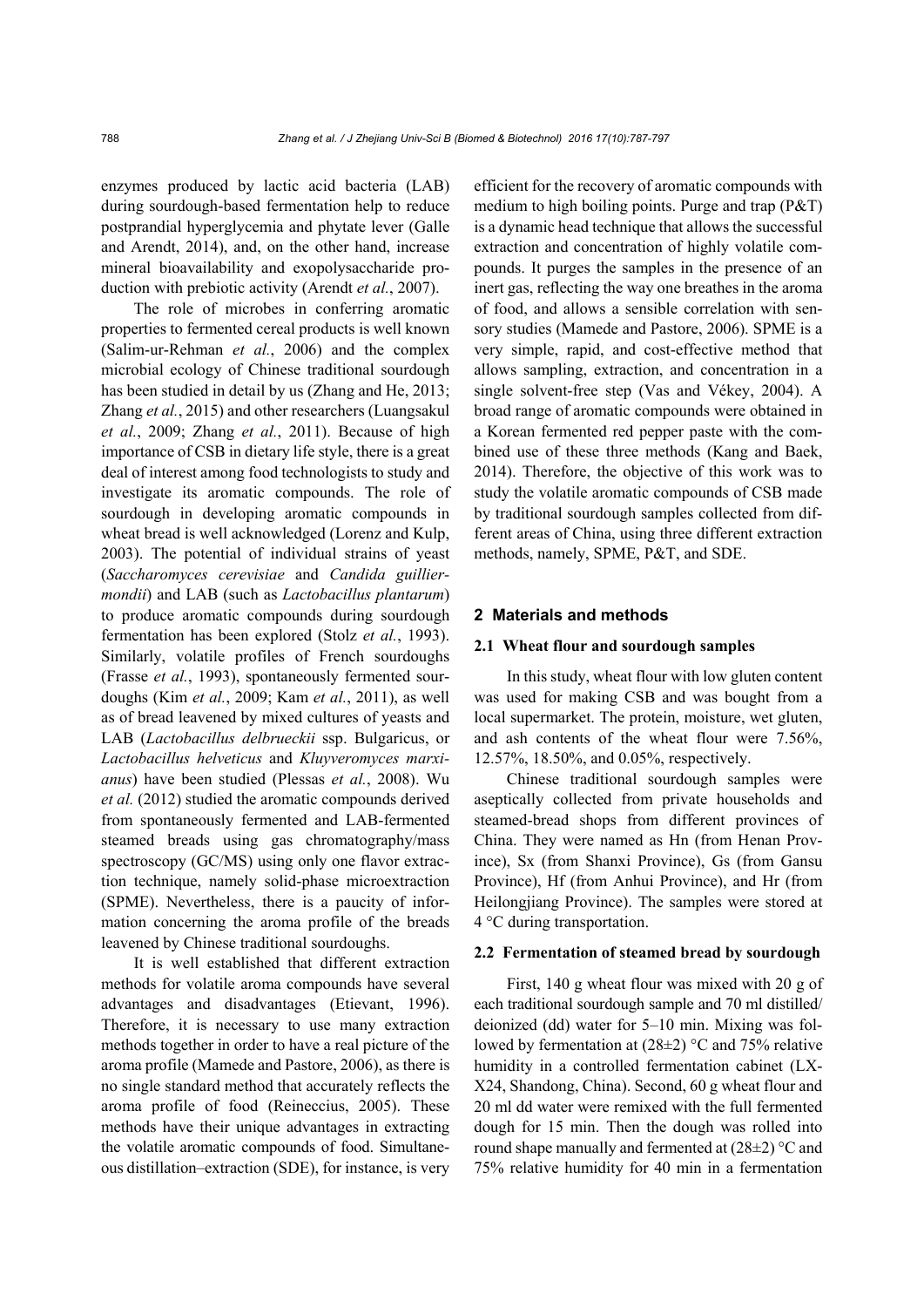cabinet. Third, the proofed dough samples were steamed for 30 min in a steamer (Joyong, Hangzhou, China). The control sample was prepared in the same way as described for sourdough samples, but without any leavening agent.

# **2.3 Extraction methods of volatile compounds**

# 2.3.1 SDE method

Volatile compounds of the steamed bread samples including the control (30 g steamed bread crumbs plus 300 ml distilled water) were extracted for 2.5 h by 30 ml dichloromethane in an SDE apparatus (Kontes Co., Ltd., USA). The solvent-phase extract was treated with anhydrous  $Na<sub>2</sub>SO<sub>4</sub>$  and concentrated to 1 ml at 40 °C using a Vigreux column (30 cm $\times$ 2 cm), and then stored at −80 °C for further analysis.

#### 2.3.2 SPME method

Several parameters (fiber choice, extraction time, and extraction temperature) influencing the SPME analyses were studied. The optimal parameters were arrived at as follows: 1.5 g of steamed bread crumbs was placed in 15-ml vials for each analysis. SPME was performed with the SPME fiber assembly carboxen/polydimethylsiloxane (CAR/PDMS, 75 μm) mounted on an SPME manual holder assembly (Supelco, Bellefonte, USA). The vials containing the samples were placed in a water bath  $(75 \text{ °C})$  for 30 min to equilibrate, and then the septum was pierced with the SPME needle. The fiber was exposed to the headspace of the sample for 30 min, and after the extraction time the fiber was retracted into the needle and transferred immediately into the injection port of a gas chromatograph and desorbed for 10 min at 250 °C for further analysis.

# 2.3.3 P&T method

Two grams of steamed bread crumbs were taken in a fritted sparge tube and heated at 50 °C. The volatile components were captured using a Stratum P&T concentrator (Tekmar, Ohio, USA) according to the method of Wang *et al.* (2012).

# **2.4 Gas chromatography-olfactometry-mass spectrometer (GC-O-MS) analysis**

The analyses of volatiles were performed on a GC apparatus (7890A, Agilent, Palo Alto, CA, USA) coupled to a Triple Quad 7000B (Agilent), and equipped with a Sniffer 9000 olfactometer (Gerstel, KG, Germany). Separations in GC were performed on a DB-Wax column (30 m $\times$ 0.320 mm i.d., 0.25 µm film thickness; J&W Scientific, USA). The carrier gas used was ultrahigh-purity helium, and the flow rate was 1.0 ml/min.

The oven temperature was programmed at 40 °C and held for 3 min, then increased at 5  $\degree$ C/min to 200 °C, and then increased at 10 °C/min to 230 °C, where it was held for 5 min. The temperatures of the injector and the GC/MS interface were 250 °C and 280 °C, respectively. Electron-impact mass spectra were generated at 70 eV, with *m*/*z* (mass-to-charge ratio) scan ranging from 35 to 550 amu (atomic mass unit), and the ion source temperature of 230 °C.

GC-O was performed by three experienced panelists (Wang *et al*., 2012).

## **2.5 Compound identification**

The identification of volatile compounds was based on comparing the mass spectra and retention indices (RIs) with reference mass spectra. The RI values and odor descriptions on DB-Wax column were matched with those of RIs having the same or similar odor quality and RI, previously reported in http://www.odour.org.uk. *n*-Alkanes  $(C_7-C_{22})$  were analyzed under the same conditions to calculate LRIs: LRI=100*N*+100*n*( $t_{\text{Ra}}$ − $t_{\text{RN}}$ )/( $t_{\text{R}(N+n)}$ − $t_{\text{RN}}$ ), where *N* is the carbon number of the lower alkane and *n* is the difference in carbon number of the two *n*-alkanes that bracket the compound;  $t_{\text{Ra}}$ ,  $t_{\text{R}N}$ , and  $t_{\text{R}(N+n)}$  are the retention time of unknown (or test) compound, the lower alkane, and the upper alkane, respectively (van den Dool and Kratz, 1963).

#### **3 Results and discussion**

#### **3.1 General discussion**

Volatile flavor compounds from CSBs were extracted by SDE, SPME, and P&T methods followed by their identification using GC-MS coupled with an olfactometric detector. A unique volatile aroma profile for each sample (including the control) was obtained using the three methods of extraction. This variation among the samples may be attributed to their unique microbial profile. The generation of volatile compounds in bread is evidently influenced by the metabolic activities of LAB and yeasts in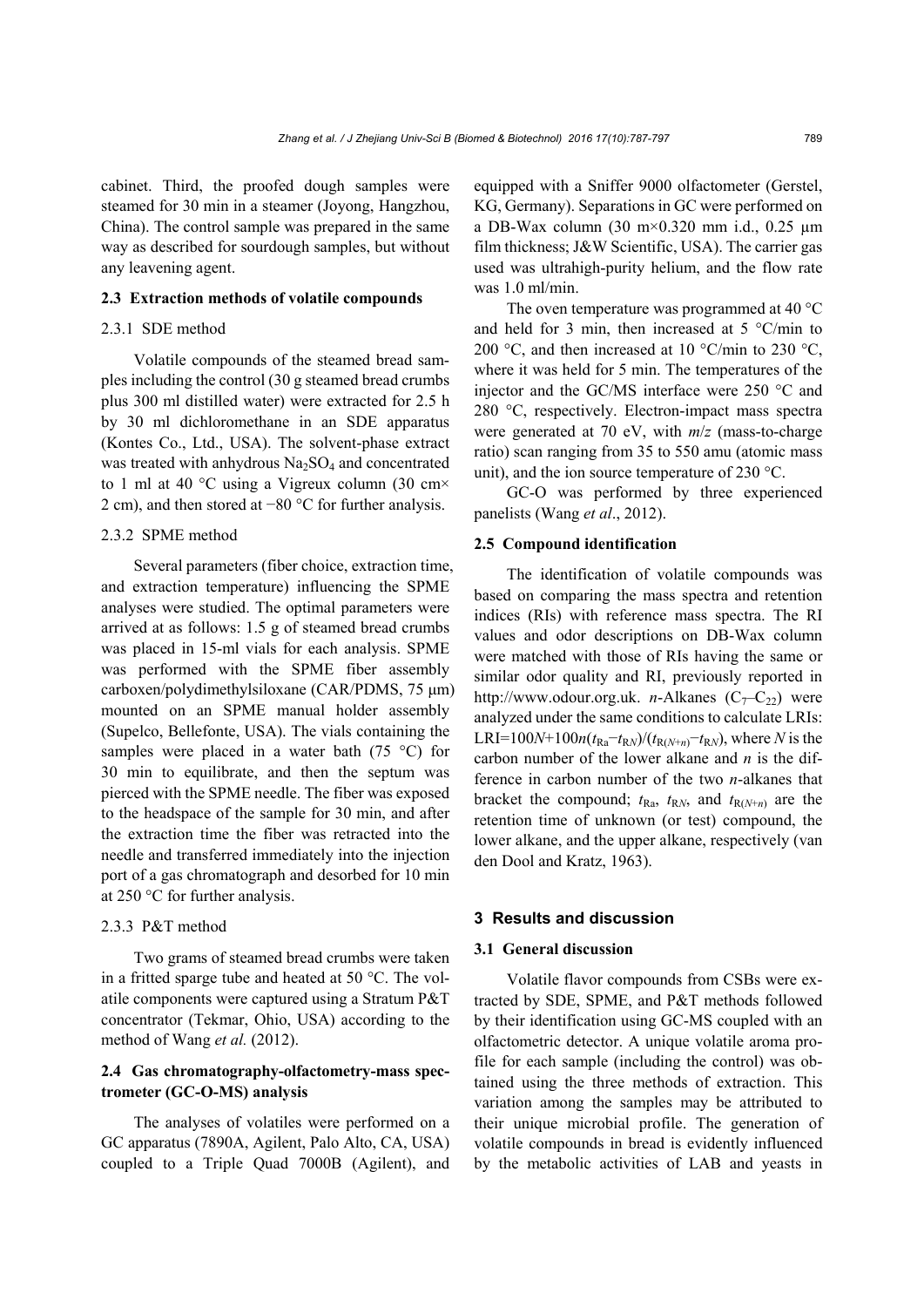sourdough and the relatively high content of aromatic compounds reported during microbial fermentation of sourdoughs (Hansen and Hansen, 1994; Hansen and Schieberle, 2005). For instance, it is known that the products dominated by homofermentative LAB are rich in diacetyls and carbonyls, whereas heterofermentative LAB products are rich in aldehydes, alcohols, and ethyl acetate (Spicher *et al.*, 1982). Similarly, volatiles in yeast products are dominated by alcohols, esters, and some carbonyl compounds (Damiani *et al.*, 1996).

In our previous work, we reported the microbiota of these five sourdough samples by culture-dependent and culture-independent (polymerase chain reactiondenaturing gradient gel electrophoresis (PCR-DGGE) and high-throughput sequencing) techniques, and concluded that there existed remarkable variation among the microbiota present in the samples (Zhang and He, 2013; Zhang *et al.*, 2015). The variation in microflora is manifested in terms of different aroma profiles of each sample. However, it is also important to mention that the aroma of a bread crumb is also affected by many factors like the wheat variety (Starr *et al.*, 2015). We were unable to ensure that all the sourdough samples were made from one kind of wheat flour. It is equally important to highlight that several aromatic compounds are produced as a result of enzymatic or autoxidation of several wheat flour fractions. For instance, the production of aldehydes, apart from their production by microbial metabolic activities, can be a result of oxidation of the lipid fraction of wheat (Mann and Morrison, 1975; Frankel, 1982). Also, different parameters like dough consistency and fermentation temperature may have influence on the overall aroma profile of bread (Lorenz and Kulp, 2003). In the following sections, each volatile aroma extraction method is discussed in detail.

# **3.2 Evaluation of SDE method**

An SDE method was employed to extract the volatile compounds from the samples including the control bread. Following the extraction, 19 volatile compounds were identified using GC coupled with an olfactometric detector. Results of the identification based on olfactory and mass spectral analysis are shown in Table 1. Except for 2-pentylfuran, an organic

|                         | RI <sup>a</sup> |                                  | Odor <sup>b</sup>        |                          |                          |                          |                          |                |
|-------------------------|-----------------|----------------------------------|--------------------------|--------------------------|--------------------------|--------------------------|--------------------------|----------------|
| Compound                |                 | Control                          | Hr                       | <b>Sx</b>                | Hn                       | Gs                       | Hf                       |                |
| Aldehydes               |                 |                                  |                          |                          |                          |                          |                          |                |
| Hexanal                 | 1081            | $\overline{\phantom{m}}$         | 10.12                    | 25.09                    | 11.19                    | 14.76                    | 4.96                     | Green          |
| Heptanal                | 1183            | 37.13                            | 9.46                     | 9.57                     | 13.66                    | 13.75                    | 4.94                     | Planty green   |
| Octanal                 | 1287            |                                  |                          |                          |                          | 4.17                     | $\overline{\phantom{0}}$ | Pungent        |
| $(E)$ -2-Heptenal       | 1381            |                                  | 3.43                     | $\overline{\phantom{0}}$ |                          | $\qquad \qquad -$        |                          | Fatty          |
| Nonanal                 | 1392            | $\qquad \qquad -$                | 2.90                     | 2.10                     | 3.99                     | 2.88                     | 1.16                     | Slightly fatty |
| $(E)$ -2-Octenal        | 1425            | 31.50                            | 13.17                    | 9.74                     | 9.25                     | 10.54                    | 4.63                     | <b>Nutty</b>   |
| Benzaldehyde            | 1515            |                                  |                          |                          | 1.14                     |                          | 0.52                     | Bitter almond  |
| $(E)$ -2-Nonenal        | 1532            | 11.53                            | 10.63                    | 6.31                     | 8.23                     | 6.58                     | 4.00                     | Cucumber       |
| $(E)$ -2-Decenal        | 1642            | $\qquad \qquad -$                | 7.12                     | 3.37                     | 9.69                     | 2.52                     | 3.82                     | Fatty          |
| $(E,E)$ -2,4-Nonadienal | 1700            | $\overline{\phantom{0}}$         | 6.06                     | 2.12                     | $\overline{\phantom{0}}$ | 1.93                     | 3.22                     | Fruity         |
| 2-Undecenal             | 1750            | $\overline{\phantom{0}}$         | 8.05                     | 3.70                     | 8.00                     | 2.07                     | 4.67                     | <b>Bitter</b>  |
| $(E,E)$ -2,4-Decadienal | 1807            | 19.84                            | 8.74                     | 22.87                    | 12.84                    | 11.34                    | 34.45                    | Fried potato   |
| Total                   |                 | 100.00                           | 79.68                    | 84.87                    | 77.99                    | 70.54                    | 66.37                    |                |
| Alcohols                |                 |                                  |                          |                          |                          |                          |                          |                |
| 1-Pentanol              | 1252            | $\overline{\phantom{0}}$         | $\overline{\phantom{0}}$ |                          | 8.60                     |                          | 7.81                     | Wax            |
| 1-Hexanol               | 1361            |                                  | $\overline{\phantom{0}}$ |                          | 4.34                     | $\overline{\phantom{0}}$ | 14.79                    |                |
| 1-Octen-3-ol            | 1445            |                                  |                          |                          | $\overline{\phantom{0}}$ |                          | 0.94                     | Raw mushrooms  |
| Total                   |                 | 0.00                             | 0.00                     | 0.00                     | 12.94                    | 0.00                     | 23.54                    |                |
| Ketones                 |                 |                                  |                          |                          |                          |                          |                          |                |
| 2-Heptanone             | 1180            | $\overbrace{\phantom{12322111}}$ | 3.18                     | $\overline{\phantom{0}}$ |                          | 6.16                     | $\overline{\phantom{0}}$ | Cheese         |
| 2-Octanone              | 1283            | $\overline{\phantom{0}}$         | 6.34                     | 5.39                     | 3.84                     | 8.47                     | 3.29                     | Fruity         |
| 2-Nonanone              | 1387            |                                  | 2.71                     | 1.94                     | 0.76                     | 1.70                     | 0.48                     | Blue cheese    |
| Total                   |                 | 0.00                             | 12.23                    | 7.33                     | 4.60                     | 16.33                    | 3.77                     |                |
| Others                  |                 |                                  |                          |                          |                          |                          |                          |                |
| 2-Pentylfuran           | 1231            |                                  | 8.09                     | 7.81                     | 4.46                     | 13.12                    | 6.34                     | Fruity, green  |
| Total                   |                 | 0.00                             | 8.09                     | 7.81                     | 4.46                     | 13.12                    | 6.34                     |                |

**Table 1 GC-O-MS identification of traditional sourdough steamed bread obtained by SDE method** 

<sup>a</sup> Retention indices on DB-Wax column; <sup>b</sup> Odor perceived at the sniffing port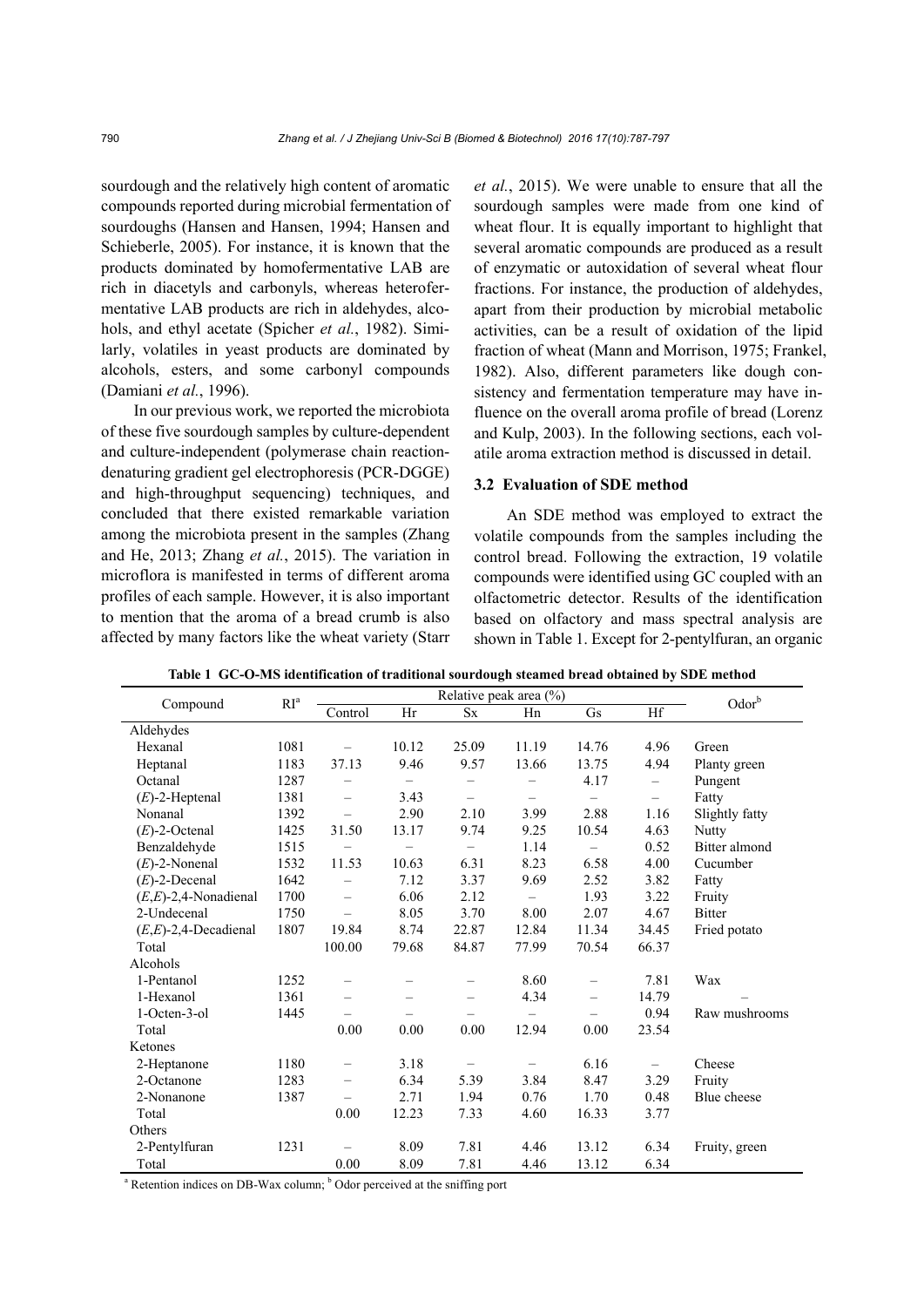heteroaromatic compound previously reported in yeast extract (Mahadevan and Farmer, 2006), the rest of the volatile compounds were aldehydes (12), alcohols (3), and ketones (3). The data regarding the volatile compounds extracted and identified based on this method were subjected to the principal component analysis (PCA), as shown in Fig. 1. The Hf sample was different from the others due to the presence of high contents of (*E*,*E*)-2,4-decadienal, which is considered a key aromatic compound in wheat bread crumb. The presence of this odorant highly depends on the strains used and the fermentation conditions (Vermeulen *et al.*, 2007). Some aldehydes (hexanal, heptanal, octanal, nonanal) as determined by SDE can be the result of increased activity of oxidative yeasts (Lorenz and Kulp, 2003).

Sourdough-fermented samples produced more aromatic compounds as compared to the control. For instance, in the control bread, there were only 4 aromatic compounds (aldehydes, namely heptanal, (*E*)- 2-octenal, (*E*)-2-nonenal, and (*E*,*E*)-2,4-decadienal), compared to the 19 odorants (12 aldehydes, 3 alcohols, 3 ketones, and 12-pentylfuran) in the bread fermented with sourdough. Also, great inter-sample variation in the aroma profile was also observed. As shown in Table 1, the relative proportion of aldehydes is different in five sourdough breads, ranging from 66.37% (Hf sample) to 84.87% (Sx sample). Similarly, the ketone content also showed variation among the samples, with the dominance of 2-octanone. Alcohols were only detected in Hn and Hf samples, 12.94% and 23.54%, respectively. The highest level of hexanal (25.09%) was found in the Sx sample and,

similarly, the highest contents of (*E*)-2-nonenal and (*E*,*E*)-2,4-decadienal were presented in Hr and Hf samples, 10.63% and 34.45% respectively. It can be seen in Fig. 2 that the highest content of aldehydes was detected by using SDE method. A comparison of all the methods used for the extraction of aromatic compounds is given in a later section. To the best of our knowledge, the three aldehydes ((*E*)-2-decenal, (*E*,*E*)-2-4-nonadienal, and 2-undecenal) and the two ketones (2-heptanone and 2-nonanone) have not been previously reported in CSBs.

Aldehydes are assumed to be generated by enzymatic oxidation of linoleic acids through the Ehrlich pathway by the degradation of certain amino acids during dough mixing and fermentation (Schieberle, 1996). (*E*,*E*)-2,4-Decadienal and (*E*)-2 nonenal were reported as the key aroma constituents in wheat bread crumb (Vermeulen *et al.*, 2007). Hydrogen peroxide formation by some lactobacilli and *S. cerevisiae* can enhance lipid oxidation to promote the oxidation of linoleic acid to (*E*,*E*)-2,4-decadienalin in wheat dough (Liao *et al.*, 1998), resulting in increased levels of aroma compounds. Heterofermentative lactobacilli can rapidly reduce aldehydes  $((E,E)-2,4-decadi)$  and  $(E)-2$ -nonenal) to their corresponding alcohols, whereas *S. cerevisiae* shows a comparatively low activity. *S. cerevisiae* can reduce both the aldehyde moiety and the carbon– carbon double bond, thus resulting in the production of saturated alcohols. Unsaturated aldehydes derived from lipid oxidation play a dominant role in the aroma of many fermented foods (Vermeulen *et al.*, 2007).

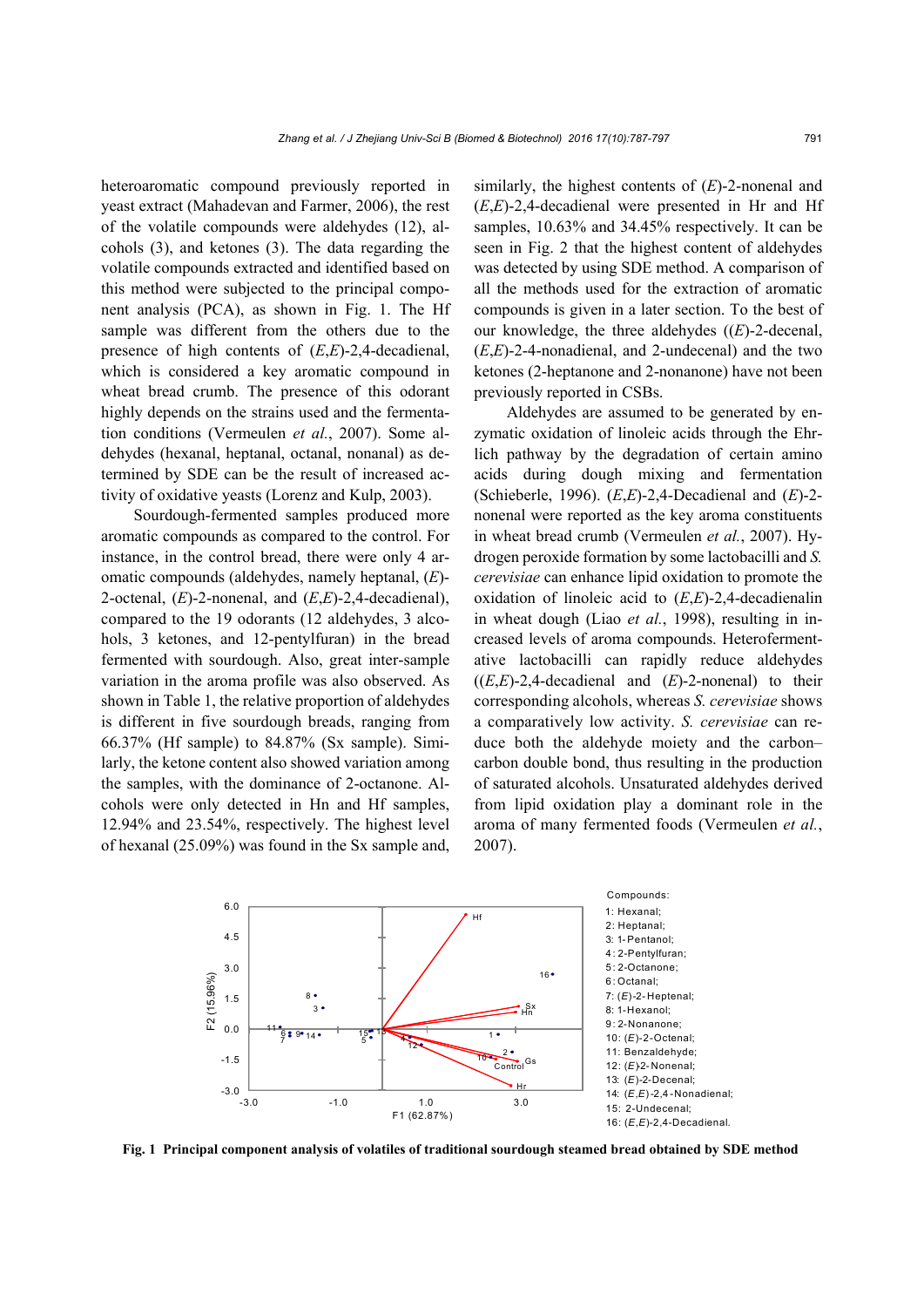

**Fig. 2 Comparison of the compounds identified by the SDE, SPME, and P&T** 

# **3.3 SPME**

A total of 20 volatile compounds were identified by GC-O-MS (Table 2). Apart from two compounds (2-pentylfuran and naphthalene), the rest of the volatile compounds extracted by SPME were identified as aldehydes (7), alcohols (7), acids (2), and ketones (2). PCA of the odorants extracted by SPME method is shown in Fig. 3. Ethanol, acetic acid, and 2 pentylfuran clustered the samples into three groups: group 1, control bread; group 2, Sx and Hf samples; and group 3, Gs, Hn, and Hr samples.

| Table 2 GC-O-MS identification of volatiles of traditional sourdough steamed bread obtained by SPME method |
|------------------------------------------------------------------------------------------------------------|
|------------------------------------------------------------------------------------------------------------|

| Compound             | RI <sup>a</sup> |                          |                          |                          |                          |                          |                          |                   |  |
|----------------------|-----------------|--------------------------|--------------------------|--------------------------|--------------------------|--------------------------|--------------------------|-------------------|--|
|                      |                 | Control                  | Hr                       | $\mathbf{S}\mathbf{x}$   | Hn                       | Gs                       | Hf                       | $Odor^b$          |  |
| Aldehydes            |                 |                          |                          |                          |                          |                          |                          |                   |  |
| $(E)$ -2-Butenal     | 1028            | $\overline{\phantom{0}}$ | 0.91                     | $\overline{\phantom{0}}$ | $\overline{\phantom{0}}$ | $\qquad \qquad -$        | -                        |                   |  |
| Hexanal              | 1081            | 5.78                     | 1.39                     | 1.94                     | 2.95                     | 2.96                     | 2.13                     | Green             |  |
| Heptanal             | 1183            | $\qquad \qquad -$        | $\qquad \qquad -$        | $\equiv$                 | 0.64                     | $\overline{\phantom{0}}$ | $\overline{\phantom{0}}$ | Planty green      |  |
| $(E)$ -2-Heptenal    | 1318            | 1.06                     | -                        | 1.21                     | 1.04                     | 1.69                     | 0.89                     | Fatty             |  |
| Nonanal              | 1392            | $\overline{\phantom{0}}$ | $\overline{\phantom{0}}$ | 0.41                     | 1.02                     | 1.70                     | 0.69                     | Slightly floral   |  |
| Furfural             | 1460            | $\qquad \qquad -$        | 2.05                     | 7.81                     | 2.22                     | 4.13                     | 6.49                     |                   |  |
| Benzaldehyde         | 1515            | 13.27                    | 6.78                     | 9.38                     | 8.56                     | 4.62                     | 5.83                     | Bitter almond     |  |
| Total                |                 | 20.11                    | 11.13                    | 20.75                    | 16.43                    | 15.10                    | 16.03                    |                   |  |
| Alcohols             |                 |                          |                          |                          |                          |                          |                          |                   |  |
| Ethanol              | 925             | $\qquad \qquad -$        | 32.40                    | 9.15                     | 18.01                    | 13.19                    | 11.72                    | Alcoholic, strong |  |
| 3-Methyl-1-butanol   | 1198            | $\qquad \qquad -$        | 2.13                     | 1.30                     | 8.25                     | $\qquad \qquad -$        | $\qquad \qquad -$        | Sweet, green      |  |
| 1-Pentanol           | 1247            | 7.01                     | 1.05                     | 1.27                     | 1.00                     | 4.26                     | 1.71                     | Alcoholic         |  |
| 1-Hexanol            | 1361            | 19.71                    | 26.52                    | 28.29                    | 15.12                    | 25.74                    | 36.89                    |                   |  |
| 1-Heptanol           | 1448            | $\overline{\phantom{0}}$ | $\overline{\phantom{0}}$ | 3.99                     | $\overline{\phantom{0}}$ | 4.35                     | $\equiv$                 |                   |  |
| 1-Octanol            | 1551            | 1.42                     | 1.32                     | 2.17                     | 0.41                     | 1.69                     | 1.85                     |                   |  |
| Phenylethyl alcohol  | 1903            | $\overline{\phantom{0}}$ | 3.06                     | 3.38                     | 27.58                    | 7.96                     | 2.95                     |                   |  |
| Total                |                 | 28.14                    | 66.48                    | 49.55                    | 70.37                    | 57.19                    | 55.12                    |                   |  |
| Ketones              |                 |                          |                          |                          |                          |                          |                          |                   |  |
| 2-Pentanone          | 978             | $\overline{\phantom{0}}$ | 0.63                     | $\qquad \qquad -$        | $\qquad \qquad -$        | $\equiv$                 | $\qquad \qquad -$        | Fruity            |  |
| 3-Hydroxy-2-butanone | 1292            | $\overline{\phantom{0}}$ | 1.22                     | $\qquad \qquad -$        | $\qquad \qquad -$        | 2.91                     | $\overline{\phantom{0}}$ |                   |  |
| Total                |                 | 0.00                     | 1.85                     | 0.00                     | 0.00                     | 2.91                     | 0.00                     |                   |  |
| Acids                |                 |                          |                          |                          |                          |                          |                          |                   |  |
| Acetic acid          | 1449            | $\overline{\phantom{0}}$ | 9.02                     | 14.03                    | 4.60                     | 18.84                    | 18.17                    | Vinegar, acid     |  |
| Hexanoic acid        | 1855            | $\qquad \qquad -$        | 0.90                     | 4.85                     | 0.41                     | 0.97                     | 1.56                     |                   |  |
| Total                |                 | 0.00                     | 9.92                     | 18.88                    | 5.01                     | 19.81                    | 19.73                    |                   |  |
| Others               |                 |                          |                          |                          |                          |                          |                          |                   |  |
| 2-Pentylfuran        | 1231            | 43.95                    | 9.68                     | 9.14                     | 4.88                     | 3.77                     | 9.12                     | Fruity, green     |  |
| Naphthalene          | 1740            | 7.80                     | 0.95                     | 1.37                     | 2.46                     | 1.23                     | $\overline{\phantom{0}}$ | Camphoric         |  |
| Total                |                 | 51.75                    | 10.63                    | 10.51                    | 7.34                     | 5.00                     | 9.12                     |                   |  |

<sup>a</sup> Retention indices on DB-Wax column; <sup>b</sup> Odor perceived at the sniffing port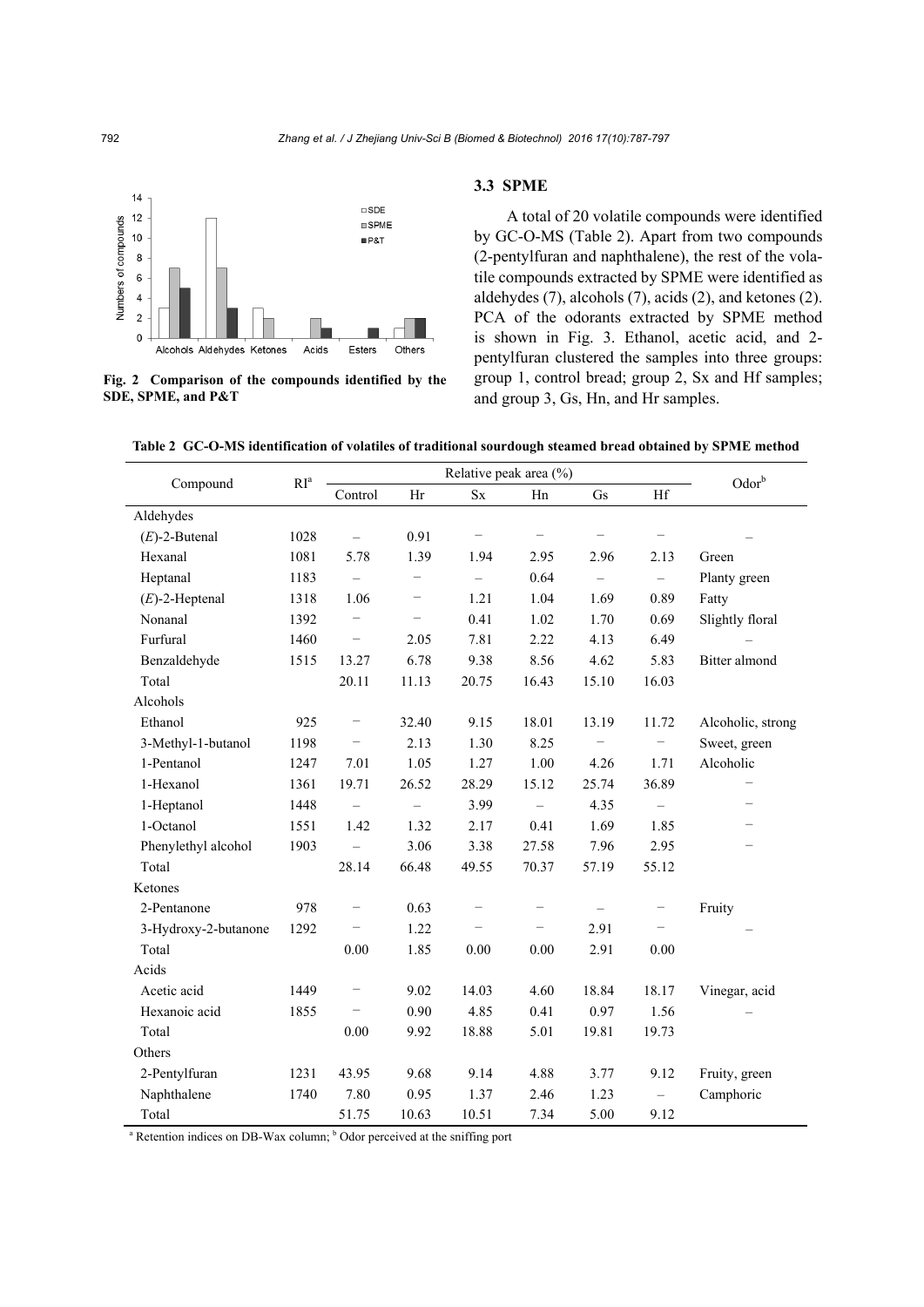*Zhang et al. / J Zhejiang Univ-Sci B (Biomed & Biotechnol) 2016 17(10):787-797* 793



**Fig. 3 Principal component analysis of volatiles of traditional sourdough steamed bread obtained by SPME method** 

Among the aldehydes, benzaldehyde followed by hexanal was the most abundant aldehyde in all samples including non-sourdough samples. The presence of these two compounds in sourdough breads has previously been reported (Wu *et al.*, 2012). The production of hexanal is usually a characteristic feature of homofermentative lactobacilli. The strains of *L. plantarum* have the most homofermentative behavior among the other lactobacilli strains (Lorenz and Kulp, 2003).

In control bread, eight compounds (hexanal, (*E*)-2-heptenal, benzaldehyde, 1-pentanol, 1-hexanol, 1-octanol, 2-pentylfuran, and naphthalene) were identified. 2-Pentylfuran, 1-hexanol, and benzaldehyde were main compounds with the relative proportion of 43.95%, 19.71%, and 13.27%, respectively.

In sourdough steamed bread samples, alcohols were abundant, with their relative proportion ranging from 49.55% (Sx sample) to 70.37% (Hn sample). Among the alcohols, 1-hexanol and ethanol were the most abundant compounds. These two compounds have previously been reported in sourdough breads as abundant (Wu *et al.*, 2012). 3-Methyl-1-butanol is a major volatile compound in yeast bread (Salim-ur-Rehman *et al.*, 2006) and was detected in Hr (2.13%), Sx (1.30%), and Hn samples (8.25%). A low concentration of this alcohol was found in sourdough bread; however, it could not be detected in control bread samples. Damiani *et al.* (1996) reported a very low concentration of this compound in spontaneously fermented sourdough breads, while a high concentration was reported in yeast-fermented breads.

Although seven aldehydes were detected by SPME, the levels of aldehydes were much lower than those of alcohols. Hexanal, furfural, and benzaldehyde were found in all sourdough bread samples. (*E*)-2-Heptenal and nonanal were detected in all other samples than the Hr sample. Apart from aldehydes and alcohols, the levels of acids were also different among the different samples, particularly acetic acid. Acetic acid, which is mainly produced by LAB (Martínez-Anaya *et al.*, 1994; Gobbetti *et al.*, 1995), not only exerts strong influence on the bread's flavor but also turns the environment acidic, which serves as a hurdle against the growth of moulds and ropeproducing bacilli (Rosenquist and Hansen, 1998).

# **3.4 P&T**

Twelve compounds were identified by P&T-GC/MS and GC-O methods. The volatile compounds were identified as alcohols (five compounds), aldehydes (three compounds), and others (Table 3). In addition to acetic acid (hexyl ester), compounds under the title "others" were also extracted by the SPME method. The PCA of the volatiles extracted by P&T is shown in Fig. 4.

In control bread, six compounds (1-hexanol, hexanal, furfural, benzaldehyde, acetic acid, and 2-pentylfuran) were identified by this method. Some compounds ((*E*)-2-heptenal, 1-pentanol, 1-hexanol, and 1-octanol) present in control bread were detected by the SPME method but not by P&T.

By using this method, alcohols were found to be the most abundant volatile compounds, ranging from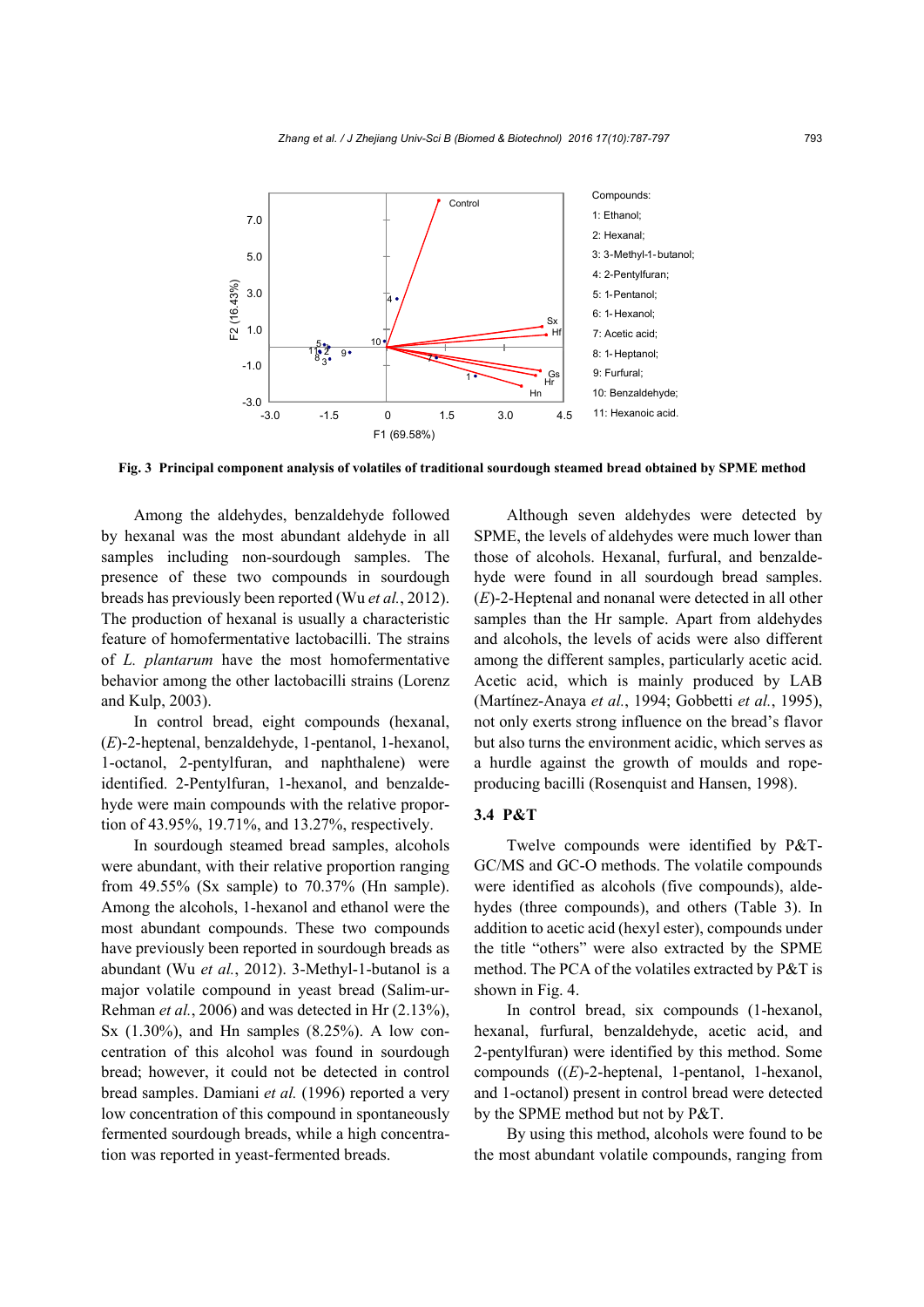| Compound                  | RI <sup>a</sup> |                          | $Odor^b$                 |                          |                          |                   |                          |               |
|---------------------------|-----------------|--------------------------|--------------------------|--------------------------|--------------------------|-------------------|--------------------------|---------------|
|                           |                 | Control                  | Hr                       | $S_{X}$                  | Hn                       | Gs                | Hf                       |               |
| Alcohols                  |                 |                          |                          |                          |                          |                   |                          |               |
| Ethanol                   | 925             |                          | 4.53                     | 5.55                     | 8.87                     | 2.85              | 6.28                     | Alcoholic     |
| 3-Methyl-1-butanol        | 1198            |                          | $\overline{\phantom{m}}$ | 25.73                    | $\overline{\phantom{m}}$ | 72.67             | 17.50                    | Sweet, green  |
| 1-Pentanol                | 1247            | $\overline{\phantom{m}}$ | 27.57                    | 3.22                     | 71.67                    | -                 | $\qquad \qquad -$        | Alcoholic     |
| 1-Hexanol                 | 1361            | 11.70                    | 23.65                    | 28.64                    | $\overline{\phantom{m}}$ | -                 | 29.28                    |               |
| Phenylethyl alcohol       | 1903            |                          | 0.63                     | $\overline{\phantom{0}}$ | 0.35                     | 0.54              | $\overline{\phantom{0}}$ |               |
| Total                     |                 | 11.70                    | 56.38                    | 63.14                    | 80.89                    | 76.06             | 53.06                    |               |
| Aldehydes                 |                 |                          |                          |                          |                          |                   |                          |               |
| Hexanal                   | 1081            | 29.01                    | 5.43                     | 7.92                     | 6.31                     | 5.33              | 6.68                     | Green         |
| Furfural                  | 1460            | 21.59                    | $\qquad \qquad -$        | $\qquad \qquad -$        | $\qquad \qquad -$        | $\qquad \qquad -$ | —                        |               |
| Benzaldehyde              | 1515            | 7.95                     | 1.90                     | 1.30                     | 3.42                     | 1.66              | 1.27                     | Bitter almond |
| Total                     |                 | 58.55                    | 7.33                     | 9.22                     | 9.73                     | 6.99              | 7.95                     |               |
| Ester                     |                 |                          |                          |                          |                          |                   |                          |               |
| Acetic acid (hexyl ester) | 1265            |                          | 2.28                     | 3.48                     | 1.76                     | 3.01              | 4.26                     |               |
| Total                     |                 | 0.00                     | 2.28                     | 3.48                     | 1.76                     | 3.01              | 4.26                     |               |
| Acid                      |                 |                          |                          |                          |                          |                   |                          |               |
| Acetic acid               | 1449            | 5.57                     | 21.33                    | 13.58                    | $\qquad \qquad -$        | 6.28              | 16.47                    | Vinegar, acid |
| Total                     |                 | 5.57                     | 21.33                    | 13.58                    | 0.00                     | 6.28              | 16.47                    |               |
| Others                    |                 |                          |                          |                          |                          |                   |                          |               |
| 2-Pentylfuran             | 1231            | 24.18                    | 10.47                    | 9.62                     | 6.10                     | 6.07              | 16.97                    | Fruity, green |
| Naphthalene               | 1740            |                          | 2.21                     | 0.95                     | 1.52                     | 1.60              | 1.28                     | Camphoric     |
| Total                     |                 | 24.18                    | 12.68                    | 10.57                    | 7.62                     | 7.67              | 18.25                    |               |

**Table 3 GC-O-MS identification of volatiles of traditional sourdough steamed bread obtained by P&T method** 

<sup>a</sup> Retention indices on DB-Wax column; <sup>b</sup> Odor perceived at the sniffing port



**Fig. 4 Principal component analysis of volatiles of traditional sourdough steamed bread obtained by P&T method** 

53.06% to 80.89% in five samples. Among the alcohols, ethanol, which is considered as the key compound produced by yeasts and LAB, proved to be the most dominant in all samples. Acetic acid (hexyl ester) was detected in sourdough bread samples, although in

a lower relative proportion as compared to other compounds. Acetic acid (hexyl ester) was not previously reported in sourdough fermented breads. The presence of low amount of acetic acid (hexyl ester) is probably due to evaporation during steaming process.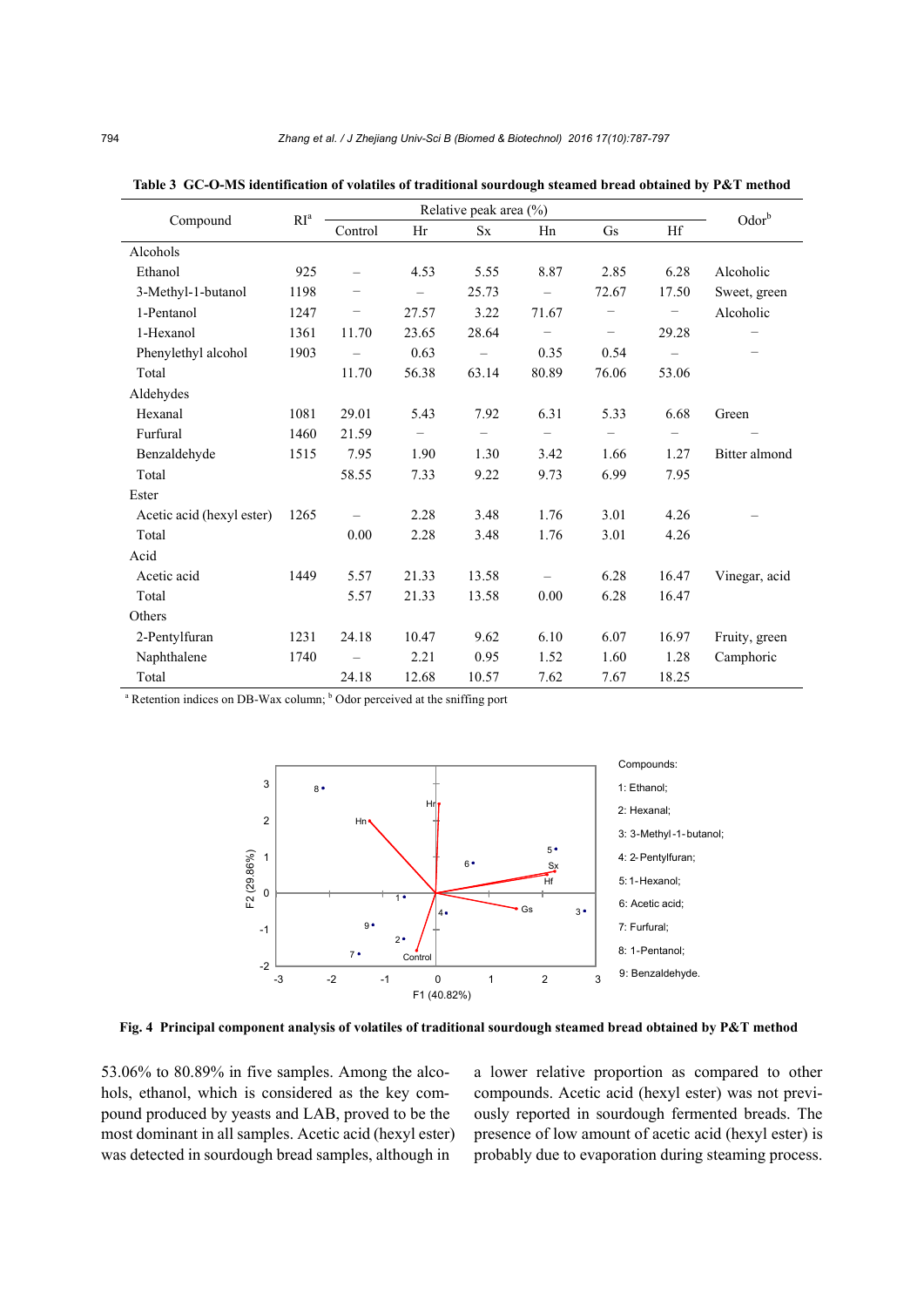#### **3.5 Comparison of three techniques**

Extraction of volatiles is the most critical step in the identification odorants. Limitations of different extraction methods may lead to a biased picture of the overall aroma profile of any food. A description of considerable variation in the aroma groups obtained by different methods has been a key point of many previous studies (Caldeira *et al.*, 2007; Wu *et al.*, 2012; Xia *et al.*, 2014). In this study, three methods were applied to analyze the volatiles in steamed bread made by sourdough. All three methods provided a diversity of compounds, making each method unique (Fig. 4). The results showed that 19 compounds were extracted by SDE, of which the aldehyde group (12) proved to be the dominant one among all the odorants extracted by this method (Table 1). Similarly, 20 compounds were detected by SPME, and most of them were aldehydes (7 compounds) and alcohols (7 compounds), whereas only 12 compounds were detected by P&T, and most of them were identified as alcohols (5 compounds) (Tables 1 and 2).

Combing multiple techniques is a way of providing more individual advantages, but they also suffer from methodological limitations. SDE is one of the most popular extraction techniques for the isolation of volatile flavor components (Chaintreau, 2001). It can extract the aroma components with high and low molecular mass and low volatility. However, the major issues with SDE are the low recovery of compounds having high volatility, loss of analytes as artifacts are generated, as well as oxidation and thermal degradation. For example, some thermolabile volatile compounds can break down under the influence of high temperature. Siegmund *et al.* (1997) reported the generation of an artifact, 5,6-dihydro-2,4,6 trimethyl-4H-1,3,5-dithiazine, while using SDE extraction. Ethanol and acetic acid are important aromatic compounds in steamed breads (Kim *et al*., 2009; Wu *et al*., 2012), but these are highly volatile and therefore could not be detected by SDE.

SPME and P&T are rather mild methods for the isolation of volatiles without the risk of artifact formation. However, they are not suitable for the isolation of high molecular weight compounds, such as 1-octen-3-ol, (*E*,*E*)-2,4-decadienal, and (*E*)-2-nonenal, which are the important aroma compounds in steamed bread (Vermeulen *et al.*, 2007).

# **4 Conclusions**

For the first time, the volatile aroma profile of CSBs made by traditional sourdoughs has been explored using three different methods of aroma extraction. The results corroborate and extend the previous findings. Apart from the different microbial profiles, it is important to look into several other factors that may contribute toward the aroma development in steamed breads. The combined use of different extraction methods can provide better insights into the aroma profile of any product. It is important to mention that, though GC-MS is considered a powerful tool for the identification of volatiles or the compounds able to volatilize through derivation, the identification based on GC-MS faces many challenges like the identification of many isomers and isobars of the volatile compounds, such as lipids. So, there is a need to couple GC with other sensitive mass analysis techniques such as time-of-flight (TOF), a technique providing very high resolution (Tachibana, 2014). The superior performance of two-dimensional GC coupled to TOF (GC×GC/TOF-MS) has been demonstrated (Yao *et al.*, 2015).

## **Acknowledgements**

We sincerely thank Dr. Bao-guo SUN, Dr. Huan-lu SONG, and Dr. Bei WANG (Beijing Technology and Business University (BTBU), China) for providing GC-O-MS analysis for this study.

#### **Compliance with ethics guidelines**

Guo-hua ZHANG, Tao WU, Faizan A. SADIQ, Huan-yi YANG, Tong-jie LIU, Hui RUAN, and Guo-qing HE declare that they have no conclict of interest.

This article does not contain any studies with human or animal subjects performed by the any of the authors.

#### **References**

Arendt, E.K., Ryan, L.A.M., Bello, F.D., 2007. Impact of sourdough on the texture of bread. *Food Microbiol.*, **24**(2):165-174.

http://dx.doi.org/10.1016/j.fm.2006.07.011

Caldeira, M., Rodrigues, F., Perestrelo, R., *et al.*, 2007. Comparison of two extraction methods for evaluation of volatile constituents patterns in commercial whiskeys. Elucidation of the main odour-active compounds. *Talanta*, **74**(1):78-90.

http://dx.doi.org/10.1016/j.talanta.2007.05.029

Chaintreau, A., 2001. Simultaneous distillation–extraction: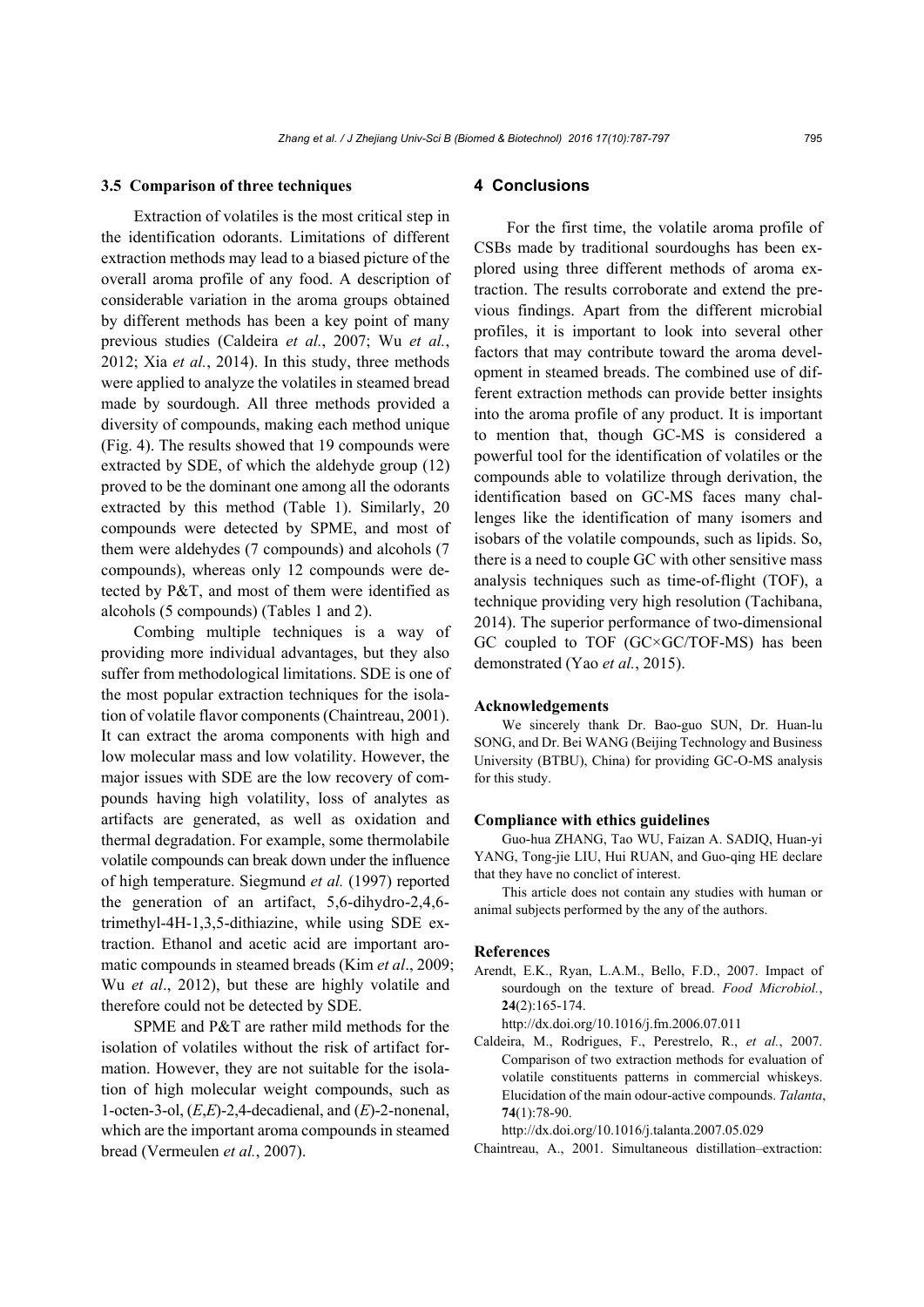from birth to maturity—review. *Flavour Frag. J.*, **16**(2): 136-148.

http://dx.doi.org/10.1002/ffj.967

- Damiani, P., Gobbetti, M., Cossignani, L., *et al*., 1996. The sourdough microflora. Characterization of hetero- and homofermentative lactic acid bacteria, yeasts and their interactions on the basis of the volatile compounds produced. *LWT-Food Sci. Technol.*, **29**(1-2):63-70. http://dx.doi.org/10.1006/fstl.1996.0009
- Etievant, P.X., 1996. Artifacts and contaminants in the analysis of food flavor. *Crit. Rev. Food Sci. Nutr.*, **36**(7):733-745. http://dx.doi.org/10.1080/10408399609527746
- Frankel, E.N., 1982. Volatile lipid oxidation products. *Prog. Lipids Res.*, **22**:4-33.
- Frasse, P., Lambert, S., Richard-Molard, D., *et al*., 1993. The influence of fermentation on volatile compounds in French bread dough. *LWT-Food Sci. Technol.*, **26**(2): 126-132.

http://dx.doi.org/10.1006/fstl.1993.1027

Galle, S., Arendt, E.K., 2014. Exopolysaccharides from sourdough lactic acid bacteria. *Crit. Rev. Food Sci. Nutr.*, **54**(7):891-901.

http://dx.doi.org/10.1080/10408398.2011.617474

Gobbetti, M., Simonetti, M.S., Corsetti, A., *et al*., 1995. Volatile compound and organic acid productions by mixed wheat sour dough starters: influence of fermentation parameters and dynamics during baking. *Food Microbiol.*, **12**:497-507.

http://dx.doi.org/10.1016/S0740-0020(95)80134-0

Hansen, A., Schieberle, P., 2005. Generation of aroma compounds during sourdough fermentation: applied and fundamental aspects. *Trends Food Sci. Technol.*, **16**(1-3): 85-94.

http://dx.doi.org/10.1016/j.tifs.2004.03.007

- Hansen, B., Hansen, A., 1994. Volatile compounds in wheat sourdoughs produced by lactic acid bacteria and sourdough yeasts. *Zeitschrift für Lebensmittel-Untersuchung und-Forschung*, **198**(3):202-209. http://dx.doi.org/10.1007/BF01192596
- He, Z.H., Liu, A.H., Peña, R.J., *et al*., 2003. Suitability of Chinese wheat cultivars for production of northern style Chinese steamed bread. *Euphytica*, **131**(2):155-163. http://dx.doi.org/10.1023/A:1023929513167
- Kam, W.Y., Wan, A.W.M., Sahilah, A.M., *et al*., 2011. Volatile compounds and lactic acid bacteria in spontaneous fermented sourdough. *Sains Malays.*, **40**(2):135-138.
- Kang, K.M., Baek, H.H., 2014. Aroma quality assessment of Korean fermented red pepper paste (*gochujang*) by aroma extract dilution analysis and headspace solid-phase microextraction–gas chromatography–olfactometry. *Food Chem.*, **145**(4):488-495.

http://dx.doi.org/10.1016/j.foodchem.2013.08.087

Katina, K., Poutanen, K., 2013. Nutritional Aspects of Cereal Fermentation with Lactic Acid Bacteria and Yeast. *In*: Gobbetti, M., Gänzle, M. (Eds.), Handbook on Sourdough Biotechnology. Springer US, p.229-244.

Kim, Y., Huang, W., Zhu, H., *et al*., 2009. Spontaneous

sourdough processing of Chinese northern-style steamed breads and their volatile compounds. *Food Chem.*, **114**(2): 685-692.

http://dx.doi.org/10.1016/j.foodchem.2008.10.008

- Liao, Y., Miller, R.A., Hoseney, R.C., *et al*., 1998. Role of hydrogen peroxide produced by baker's yeast on dough rheology 1. *Cereal Chem.*, **75**(5):612-616. http://dx.doi.org/10.1094/CCHEM.1998.75.5.612
- Lorenz, K., Kulp, K., 2003. Handbook of Dough Fermentations. CRC Press, Boca Raton, p.110-127.
- Luangsakul, N., Keeratipibul, S., Jindamorakot, S., *et al*., 2009. Lactic acid bacteria and yeasts isolated from the starter doughs for Chinese steamed buns in Thailand. *LWT-Food Sci. Technol.*, **42**(8):1404-1412. http://dx.doi.org/10.1016/j.lwt.2009.03.007
- Mahadevan, K., Farmer, L., 2006. Key odor impact compounds in three yeast extract pastes. *J. Agric. Food Chem.*, **54**(19):7242-7250. http://dx.doi.org/10.1021/jf061102x
- Mamede, M.E.O., Pastore, G.M., 2006. Study of methods for the extraction of volatile compounds from fermented grape must. *Food Chem.*, **96**(4):586-590. http://dx.doi.org/10.1016/j.foodchem.2005.03.013
- Mann, D., Morrison, W.R., 1975. Effects of ingredients on the oxidation of linoleic acid by lipoxygenase in bread doughs. *J. Sci. Food Agric.*, **26**(4):493. http://dx.doi.org/10.1002/jsfa.2740260415
- Martínez-Anaya, M.A., Llin, M.L., Macías, M.P., *et al*., 1994. Regulation of acetic acid production by homo- and heterofermentative lactobacilli in whole-wheat sour-doughs. *Zeitschrift für Lebensmittel-Untersuchung und-Forschung*, **199**(3):186-190.

http://dx.doi.org/10.1007/BF01193440

- Plessas, S., Bekatorou, A., Gallanagh, J., *et al*., 2008. Evolution of aroma volatiles during storage of sourdough breads made by mixed cultures of *Kluyveromyces marxianus* and *Lactobacillus delbrueckii* ssp. bulgaricus or *Lactobacillus helveticus*. *Food Chem.*, **107**(2):883-889. http://dx.doi.org/10.1016/j.foodchem.2007.09.010
- Reineccius, G., 2005. Flavor Chemistry and Technology, 2nd Ed. Boca Raton, p.43-66.
- Rosenquist, H., Hansen, H., 1998. The antimicrobial effects of organic acids, sourdough and nisin against *Bacillus subtilis* and *B. licheniformis* isolated from wheat bread. *J. Appl. Microbiol.*, **85**(3):621-631.

http://dx.doi.org/10.1046/j.1365-2672.1998.853540.x

Salim-ur-Rehman, Paterson, A., Piggott, J.R., 2006. Flavour in sourdough breads: a review. *Trends Food Sci. Technol*., **17**(10):557-566.

http://dx.doi.org/10.1016/j.tifs.2006.03.006

- Schieberle, P., 1996. Intense aroma compounds-useful tools to monitor the influence of processing and storage on bread aroma. *Adv. Food Sci. (CMTL)*, **18**:237-244.
- Siegmund, B., Leitner, E., Mayer, I., *et al.*, 1997. 5,6-Dihydro 2,4,6-trimethyl-4H-1,3,5-dithiazine—an aroma-active compound formed in course of the likens–nickerson extraction. *Zeitschrift für Lebensmittel-Untersuchung und-Forschung*,